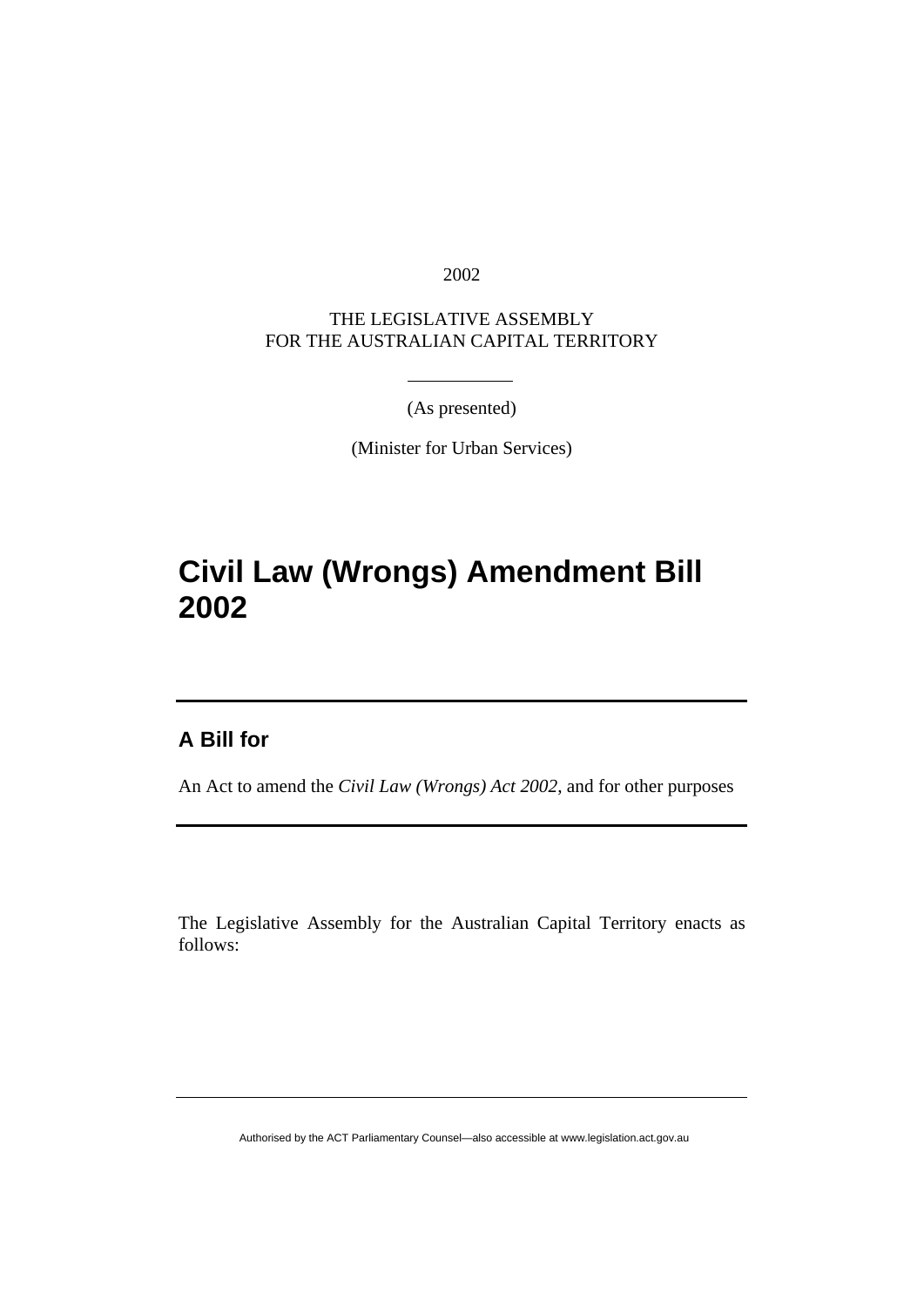| Preliminary |
|-------------|
|             |

Section 1

# <sup>1</sup>**Part 1 Preliminary**

| $\mathcal{P}$  | $\mathbf 1$ | Name of Act                                                            |
|----------------|-------------|------------------------------------------------------------------------|
| 3              |             | This Act is the <i>Civil Law</i> ( <i>Wrongs</i> ) Amendment Act 2002. |
|                |             |                                                                        |
| $\overline{4}$ | 2           | <b>Commencement</b>                                                    |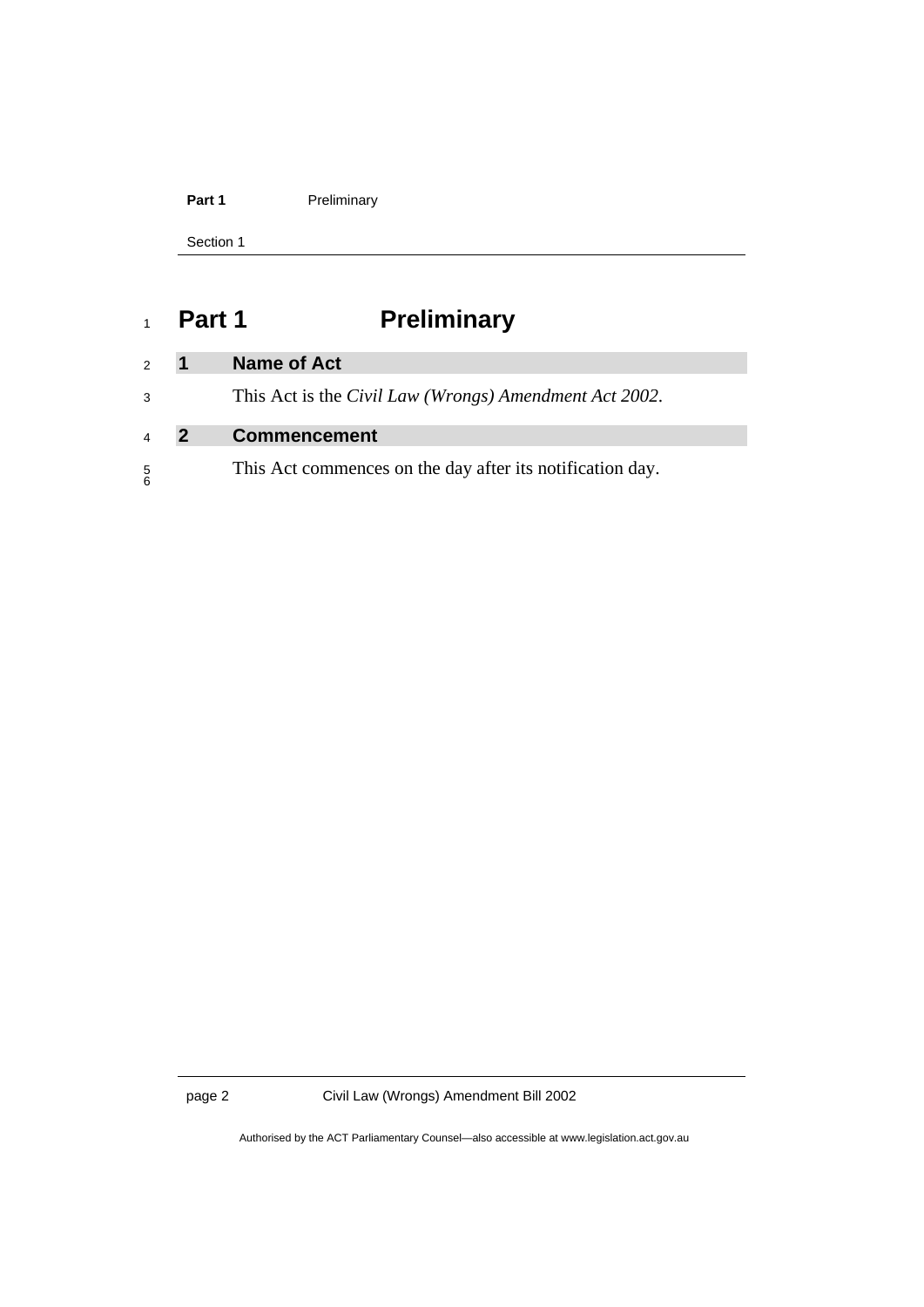|                         |        | <b>၁</b> ection ၁                                                                                                      |
|-------------------------|--------|------------------------------------------------------------------------------------------------------------------------|
| Part 2                  |        | Civil Law (Wrongs) Act 2002                                                                                            |
|                         |        |                                                                                                                        |
| $\mathbf{3}$            |        | <b>Act amended</b>                                                                                                     |
|                         |        | This part amends the <i>Civil Law</i> ( <i>Wrongs</i> ) <i>Act</i> 2002.                                               |
| $\overline{\mathbf{4}}$ |        | New part 3.3                                                                                                           |
|                         | insert |                                                                                                                        |
|                         |        |                                                                                                                        |
| <b>Part 3.3</b>         |        | <b>Temporary exclusion of</b>                                                                                          |
|                         |        | liability for                                                                                                          |
|                         |        | terrorism-associated risks                                                                                             |
| 31A                     |        | Meaning of act of terrorism for pt 3.3                                                                                 |
| (1)                     |        | In this part:                                                                                                          |
|                         |        | <i>act of terrorism</i> means the use or threat of action if—                                                          |
|                         |        | (a) the action falls within subsection $(2)$ ; and                                                                     |
|                         | (b)    | the use or threat is designed to influence a government or to<br>intimidate the public or a section of the public; and |
|                         | (c)    | the use or threat is made for the purpose of advancing a<br>political, religious or ideological cause.                 |
| (2)                     |        | Action falls within this subsection if it—                                                                             |
|                         | (a)    | involves serious violence against a person; or                                                                         |
|                         | (b)    | involves serious damage to property; or                                                                                |
|                         | (c)    | endangers a person's life, other than that of the person<br>committing the action; or                                  |
|                         | (d)    | creates a serious risk to the health or safety of the public or a                                                      |

Authorised by the ACT Parliamentary Counsel—also accessible at www.legislation.act.gov.au

Civil Law (Wrongs) Amendment Bill 2002 page 3

Section 3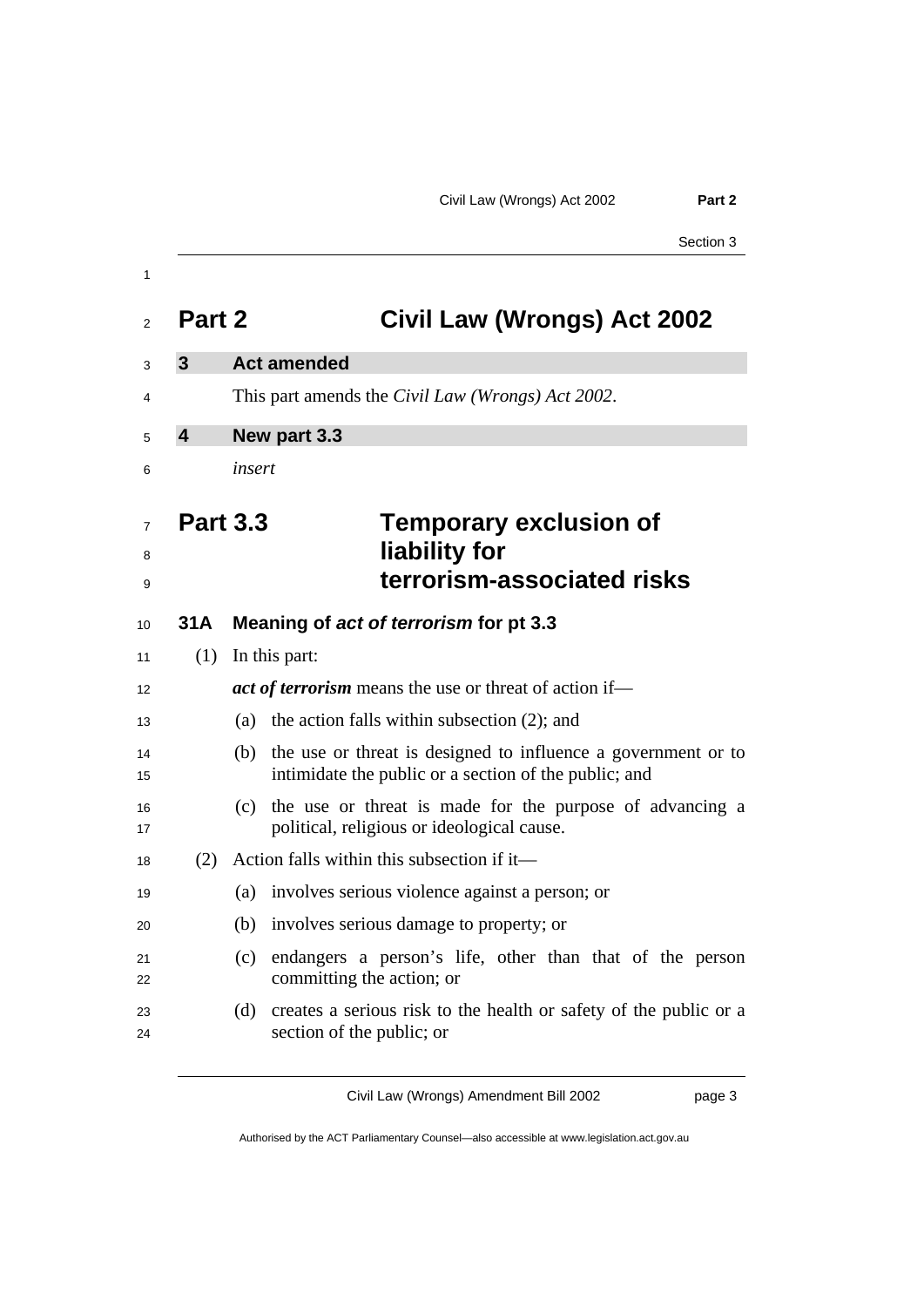#### Part 2 **Civil Law (Wrongs) Act 2002**

|                | Section 4 |                                                                                                                                                                                                               |  |  |  |  |
|----------------|-----------|---------------------------------------------------------------------------------------------------------------------------------------------------------------------------------------------------------------|--|--|--|--|
| 1<br>2         |           | is designed seriously to interfere with or seriously to disrupt an<br>(e)<br>electronic system.                                                                                                               |  |  |  |  |
| 3<br>4<br>5    | (3)       | The use or threat of action falling within subsection (2) that involves<br>the use of firearms or explosives is terrorism whether or not<br>subsection $(1)$ (b) is satisfied.                                |  |  |  |  |
| 6              | (4)       | In this section:                                                                                                                                                                                              |  |  |  |  |
| 7              |           | <i>action</i> includes action outside the ACT or Australia.                                                                                                                                                   |  |  |  |  |
| 8<br>9         |           | <i>government</i> includes the government of another Australian<br>jurisdiction or a foreign country.                                                                                                         |  |  |  |  |
| 10<br>11       |           | <b>person</b> means a person anywhere, whether in or outside the ACT or<br>Australia.                                                                                                                         |  |  |  |  |
| 12<br>13       |           | <i>property</i> means property located anywhere, whether in or outside<br>the ACT or Australia.                                                                                                               |  |  |  |  |
| 14             |           | <i>public</i> includes the public of a place outside the ACT or Australia.                                                                                                                                    |  |  |  |  |
| 15             | 31B       | Limitation of liability for acts of terrorism                                                                                                                                                                 |  |  |  |  |
| 16<br>17<br>18 | (1)       | There is no right of action for death or injury (or both) arising out of<br>the use of a motor vehicle if the death or injury (or both) are caused<br>by an act of terrorism committed before 1 October 2004. |  |  |  |  |
| 19             | (2)       | Subsection $(1)$ does not remove the liability—                                                                                                                                                               |  |  |  |  |
| 20             |           | of someone who commits or promotes the act of terrorism; or<br>(a)                                                                                                                                            |  |  |  |  |
| 21<br>22<br>23 |           | of an employer to pay compensation under the Workers<br>(b)<br>Compensation Act 1951 (or any corresponding law of the<br>Commonwealth, a State or another Territory) to a worker.                             |  |  |  |  |
| 24<br>25       | (3)       | This section applies despite the Road Transport (General) Act 1999,<br>section 169 (1) (Indemnification of insured persons).                                                                                  |  |  |  |  |
| 26             | 31C       | Expiry of pt 3.3<br>$\sim$ 0.4 $\sim$<br>$\sim$ 0.0 $\prime$<br><del>…</del>                                                                                                                                  |  |  |  |  |

This part expires on 31 December 2004.

page 4 Civil Law (Wrongs) Amendment Bill 2002

Authorised by the ACT Parliamentary Counsel—also accessible at www.legislation.act.gov.au